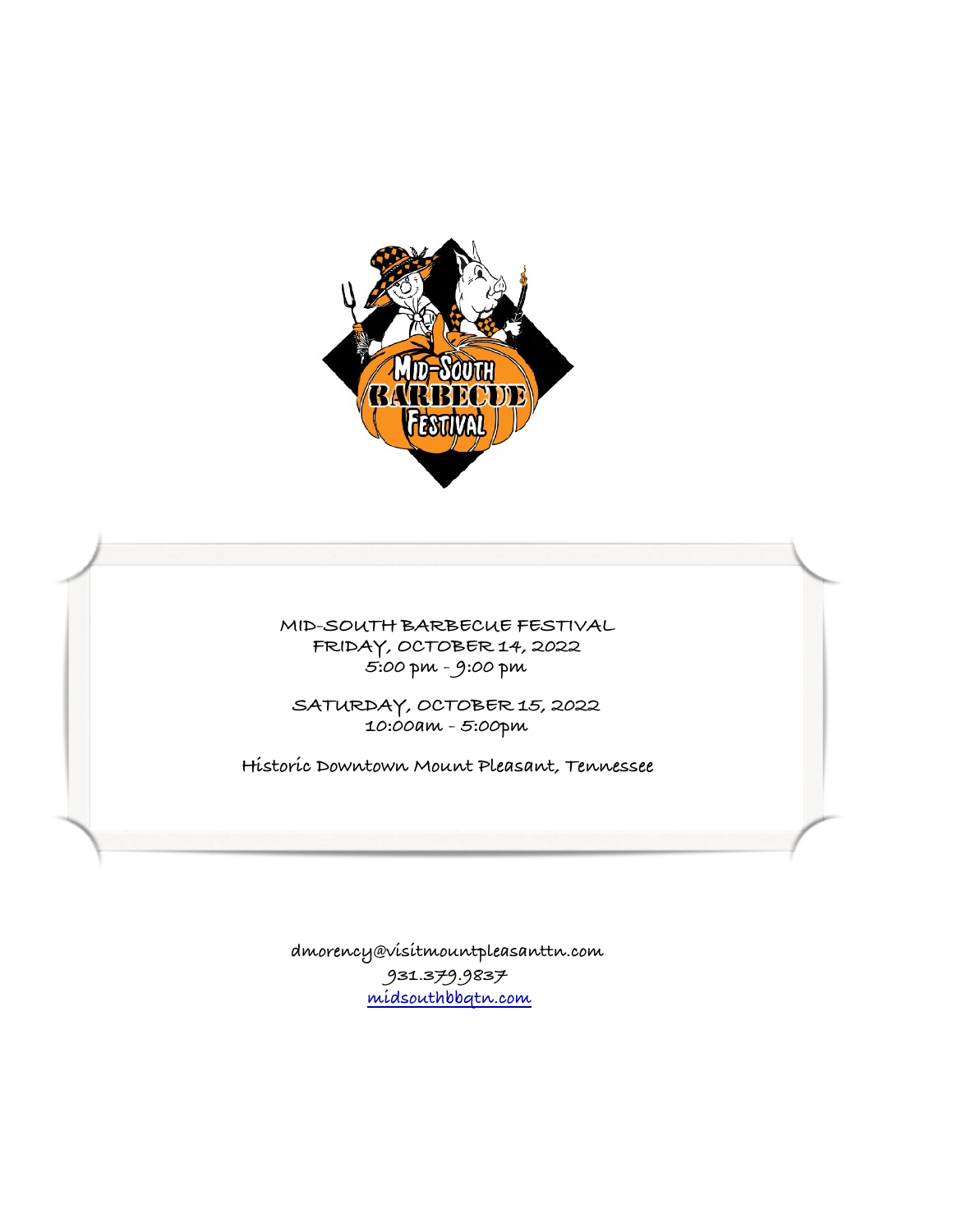

**Dear Festival Partners,** 

**This is a great time to be in Mount Pleasant and we are excited to be making plans for the biggest and best 2021 Mid-South Barbecue Festival ever.** 

**With the support of our partners, the Mid-South Barbecue Festival generates revenue into all of Maury County and helps invigorate the Maury County area, attracting visitors of various demographics, generations and backgrounds. And besides, it's just great fun!!!** 

**Maury County is home to some of the best BBQ teams in the South and they'll all be here, serving up the mouth watering barbecue all day Friday and Saturday.** 

**Much loved events the Children's Costume Contest and Parade, the Kid's Zone, Arts and Crafts Vendors, Man's Best Friend Costume Contest and the Friday Night Concert and Street Dance will be highlights again this year.** 

 **As always, entry to the Mid-South BBQ Festival is FREE.** 

**We appreciate your consideration to become a Mid-South Barbecue Festival Sponsor and look forward to partnering with you to welcome back the 2022 Mid-South BBQ Festival.** 

**Sincerely,** 

**Donna Morency - Chairman Lindsay Barrier - Co-Chairman** 

**[midsouthbbqtn.com](http://midsouthbbqtn.com) 931.379.9837**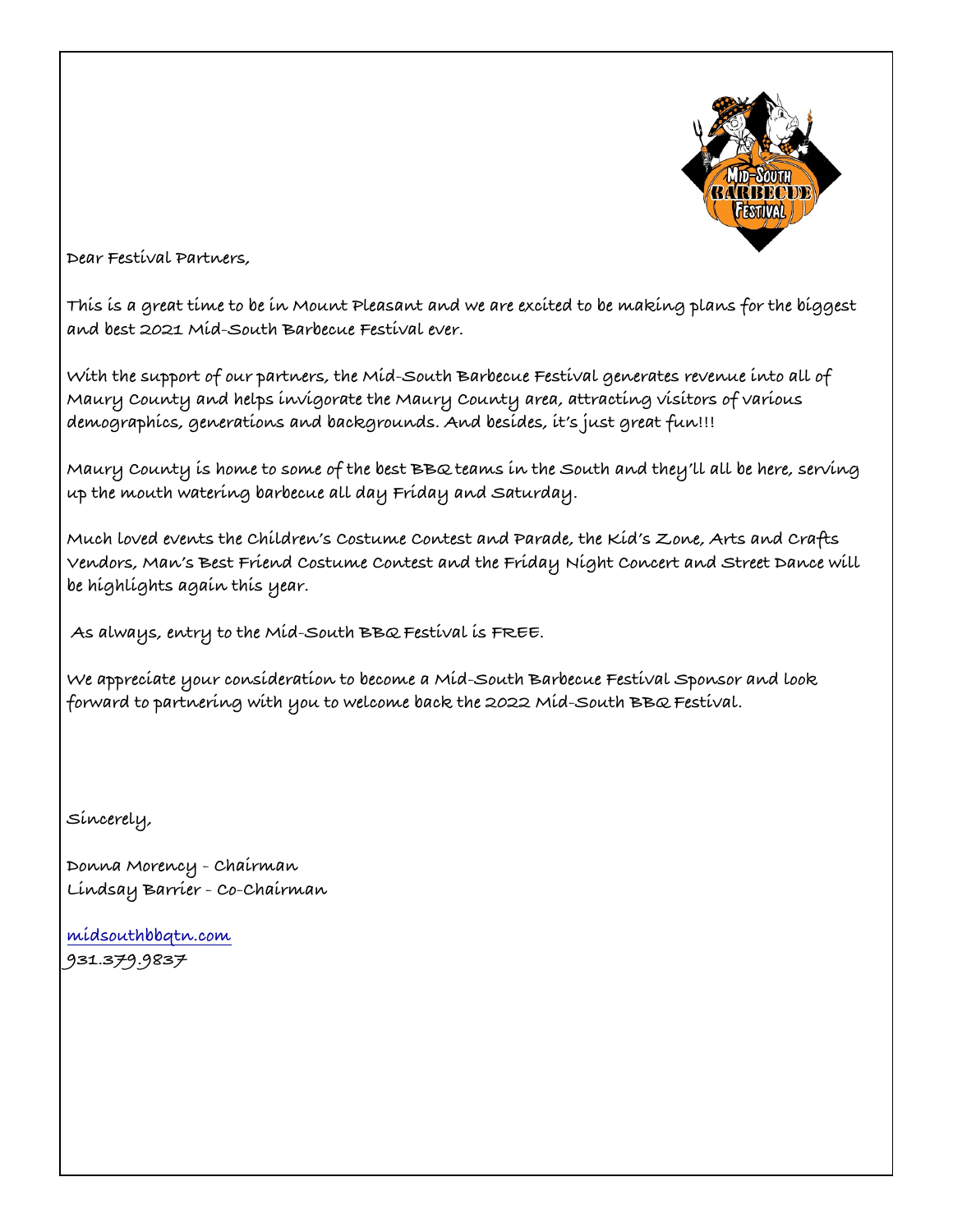## **PARTNERSHIP OPPORTUNITIES**



**Promotional Street Banners Banner Advertising for 1 year on Mid-South BBQ Festival Website Top Billing on promotional material - print, radio and social media Link to company website MidSouthBBQTN.com 12' X 12" Booth Space in Select location**

> **CHOICE PARTNER \$2500 Company logo on promotional materials Link to Company website [MidsouthBBQTN.com](http://MidsouthBBQTN.com) Comp[any Event Banner](http://MidsouthBBQTN.com) 12' X 12'Boot[h Space in Select Locat](http://MidsouthBBQTN.com)ion**

## **SELECT PARTNER \$1500**

**Company logo on promotional materials Link to company website MidSouthBBQTN.com Company Event Banner 12' X 12' Booth Space**

## **FESTIVAL PATRON**

**\$500 Company name on promotional materials Company Event Banner link to website [MidSouthBBQTN.com](http://MidSouthBBQTN.com) Comp[any Event Banner](http://MidSouthBBQTN.com)**

**FESTIVAL FRIEND \$250 Company name on promotional material Link to website [MidSouthBBQTN.com](http://MidSouthBBQTN.com)**